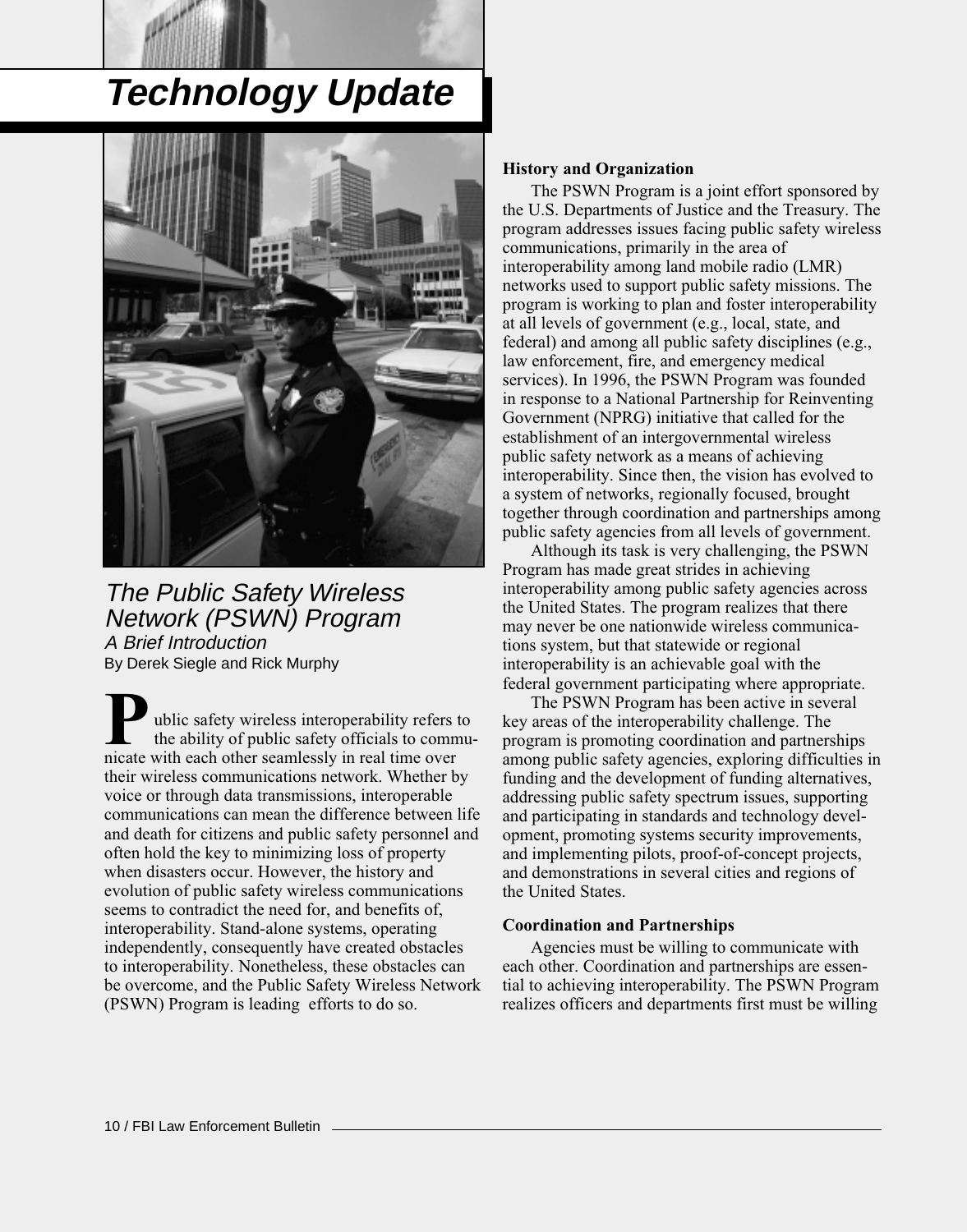to work together and share a mutual commitment to the goal that no man, woman, and child ever should lose their life or be injured because public safety officials cannot communicate with each other. The PSWN Program is very active in bringing representatives from different departments together to find a solution to their interoperability challenges. Public safety agencies must recognize the importance of interoperability and strive for interoperability as they plan system replacements and upgrades. This requires public safety agencies to identify their interoperability requirements and form the necessary partnerships to meet these requirements.

The PSWN Program is fostering partnerships, providing networking opportunities, raising aware-

ness, and sharing solutions through its regional symposiums. Working with associations, such as the International Association of Chiefs of Police and the International Association of Fire Chiefs, and through the efforts of the PSWN Executive Committee, the program remains proactive in developing these relationships. The Executive Committee comprises leading representatives of local, state, and federal public safety agencies. It serves as an advisor to, and an advocate of, the program and its

mission. In addition to its symposiums and Executive Committee, the program sponsors Integrated Program Teams with direct representation from radio communications specialists from all levels of government. These persons serve as members of these working groups to solve specific interoperability challenges and foster solutions and pilot concepts.

The program also is beginning a new outreach initiative to facilitate the formation of public safety communications councils in each of the 50 states. This campaign hopefully will be a catalyst for the coordination and partnerships necessary for tackling the interoperability challenge. Several states, such as California, Colorado, and Montana, already have working groups addressing interoperability issues. The PSWN Program will offer whatever assistance it can to states and their communications councils as they work to resolve the issue of interoperability. The program realizes it cannot accomplish its mission successfully without the direct involvement and actions of individual state and local public safety agencies across the country.

#### **Funding**

The ability of departments to obtain funding for public safety wireless projects is a major obstacle to achieving interoperability. Historically, public safety communications, particularly those that enable

**" " The PSWN Program is fostering partnerships, providing networking opportunities, raising awareness, and sharing solutions through its regional symposiums.**

departments to communicate outside their normal realm of responsibility, have garnered little attention. Quite often, this issue is very low among the funding priorities of most legislatures, administrators, and even the public, until major incidents or disasters call attention to shortfalls. To help alleviate the funding difficulty, the PSWN Program is reaching out and educating individual members of Congress and making presentations to the National Association of Governors, National League

of Cities, and other similar associations to inform state and local decisionmakers. The goal is to make public safety wireless communications systems and interoperability a priority investment for America's future safety.

#### **Conclusion**

The ultimate goal of the Public Safety Wireless Network Program is to develop and enact a road map to assist public safety agencies with ongoing and future interoperability efforts, known as the Public Safety WINS. Public Safety WINS will serve as a basis to help public safety agencies formulate